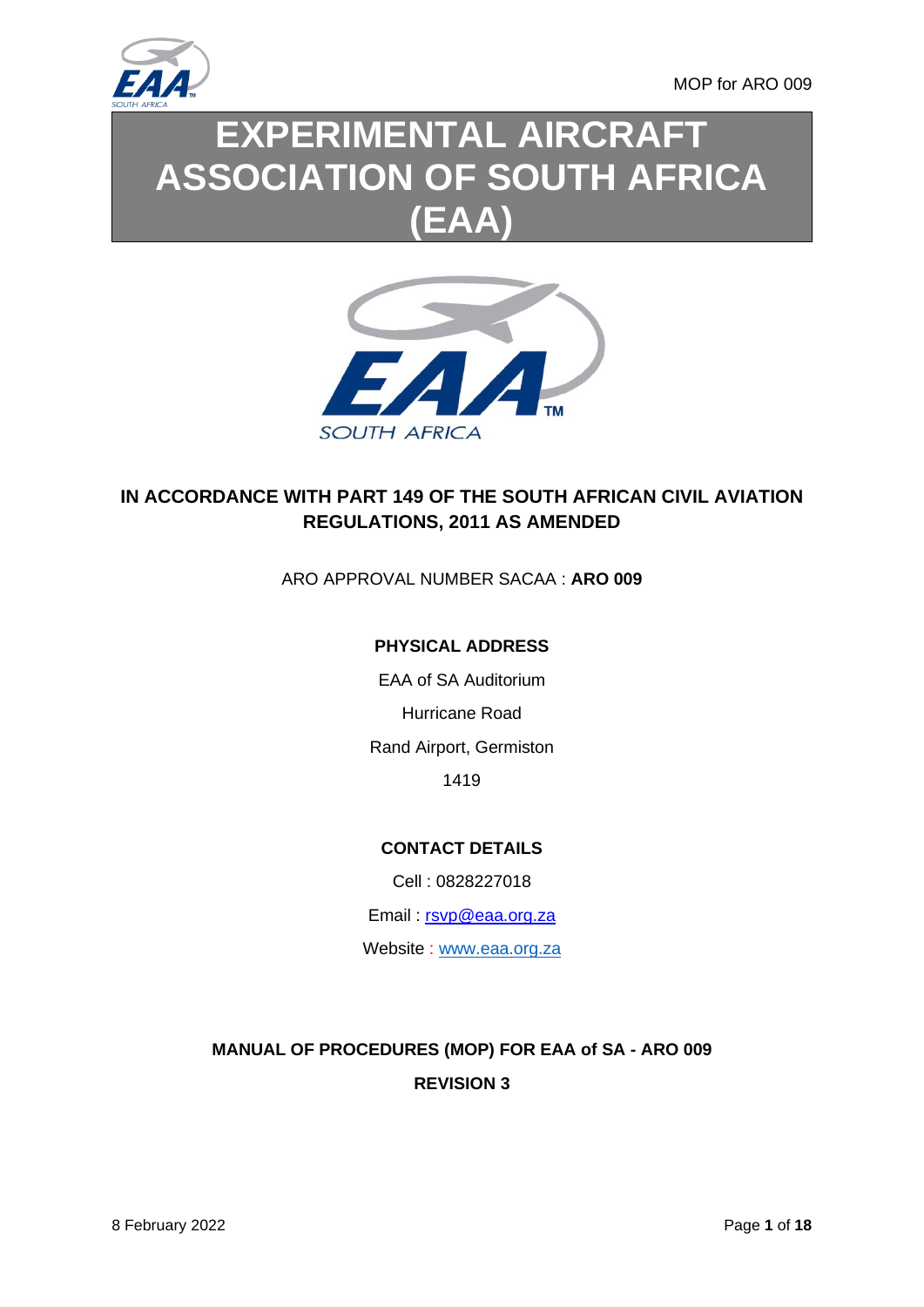

| <b>Title of Manual</b>                  | EAA of SA ARO 009 MANUAL OF PROCEDURES |
|-----------------------------------------|----------------------------------------|
| <b>Revision and Amendment</b><br>Number | Revision 3                             |
| <b>Effective Date</b>                   | February 2022                          |

| <b>PROCESS</b>                                                                                    | <b>NAME</b>    | <b>SIGNATURE</b> | <b>DATE</b> |
|---------------------------------------------------------------------------------------------------|----------------|------------------|-------------|
| <b>Prepared By</b>                                                                                | Marie Reddy    |                  | 8Feb2022    |
| Reviewed by the<br>person<br>responsible for<br>Quality<br><b>Control</b>                         | Paul Lastrucci |                  | 8Feb2022    |
| <b>Reviewed</b><br>the.<br>by<br>Accountable Manager and<br><b>Compliance Officer</b>             | Paul Lastrucci |                  | 8Feb2022    |
| <b>Approved</b><br>by the South<br><b>Civil</b><br>African<br><b>Aviation</b><br><b>Authority</b> |                |                  |             |

### **Statement of Confidentiality**

This Manual of procedure is proprietary to Experimental Aircraft Association of South Africa, ARO 009 and is submitted to SACAA with the understanding that it will not be disclosed, duplicated, or used, in whole or in part, for any purpose other than the purpose for which it is provided without the written consent of EAA Executive Committee.

> Copyright ©2020 EAA of SA ARO 009 All rights reserved.

#### **This MOP should be read in conjunction with the SACAA CATS/CARS 2011 as amended.**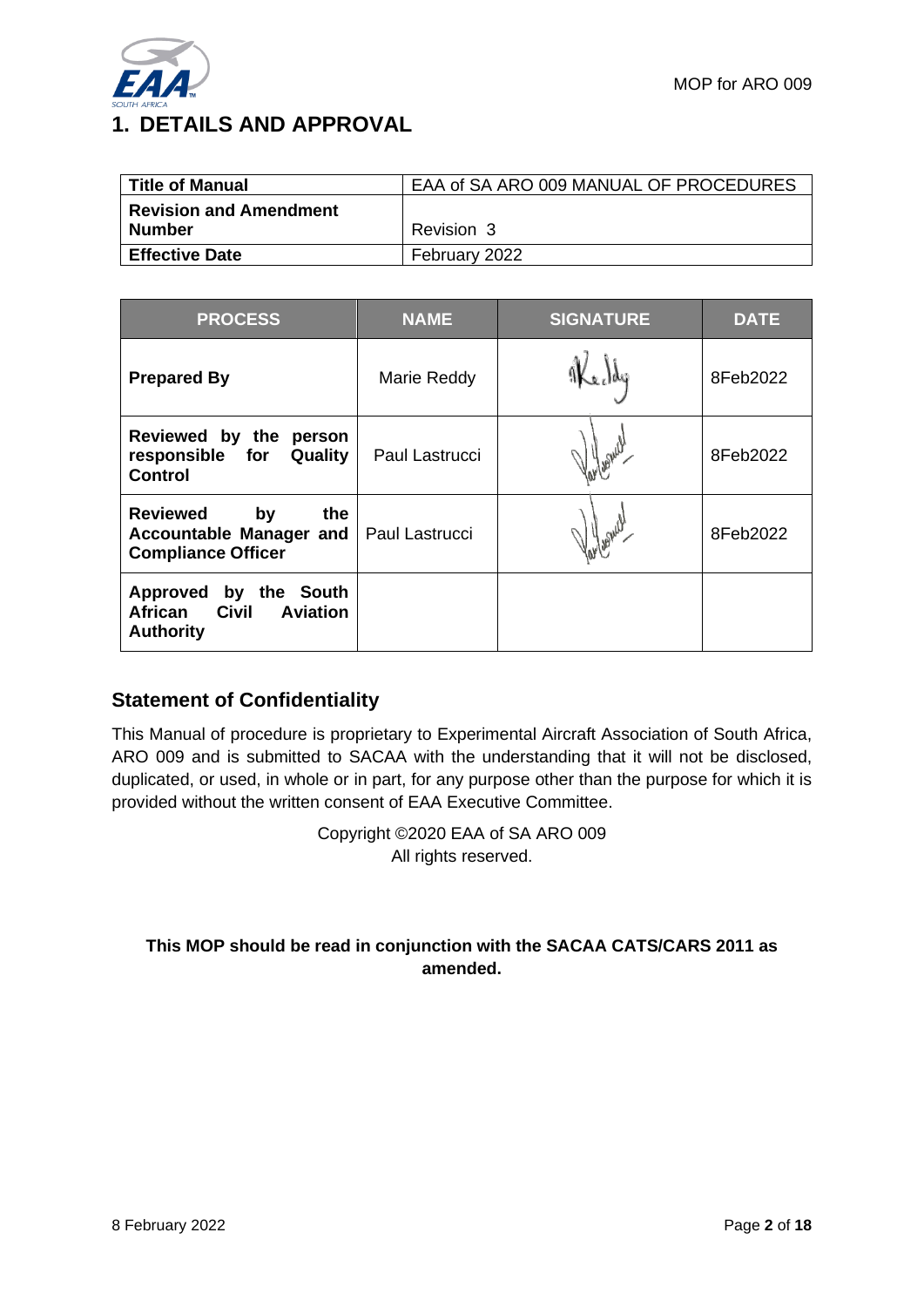

# **2. TABLE OF CONTENTS**

| <b>ITEM</b> |                                                              | <b>PAGE NO</b> |
|-------------|--------------------------------------------------------------|----------------|
|             | 1. DETAILS AND APPROVAL                                      | 2              |
| 2.          | <b>TABLE OF CONTENTS</b>                                     | 3              |
|             | 3. ABBREVIATIONS & APPLICABILITY                             | 4              |
|             | 4. AMENDMENT RECORD                                          | 4              |
|             | 5. LIST OF EFFECTIVE PAGES                                   | 4              |
|             | 6. STATEMENT                                                 | 5              |
|             | 7. PERSONNEL                                                 | 6              |
|             | <b>7.1 TITLES AND NAMES</b>                                  | 6              |
|             | 7.2 PROCEDURES FOR INITIALLY ASSESSING PERSONNEL             | 6              |
|             | <b>AUTHORISED BY THE ARO</b>                                 | 6              |
|             | 7.3 PROCEDURE FOR MAINTAINING, THE COMPETENCE OF THOSE       |                |
|             | PERSONNEL AUTHORISED BY THE ARO                              | 6              |
|             | 7.4 PROCEDURES WHICH THE HOLDER OF APPROVAL IS AUTHORISED    |                |
|             | TO ESTABLISH AND ADMINISTER                                  | 7              |
|             | 8. DUTIES AND RESPONSIBILITIES OF THE PERSONNEL SPECIFIED    | 8              |
|             | 8.1 DUTIES AND RESPONSIBILITIES OF ACCOUNTABLE MANAGER       |                |
|             | AND COMPLIANCE OFFICER                                       | 8              |
|             | 8.2 DUTIES AND RESPONSIBILITIES OF QUALITY ASSURANCE MANAGER | 9              |
|             | 8.3 DUTIES AND RESPONSIBILITIES OF ADEQUATE PERSONNEL        | 9              |
|             | 9. ORGANISATION CHART                                        | 11             |
|             | 10. LOCATIONS                                                | 12             |
|             | 11. RESOURCES                                                | 13             |
|             | 12. AUTHORISATIONS OR DELEGATIONS GRANTED                    | 14             |
|             | <b>13. QUALITY ASSURANCE SYSTEM</b>                          | 15             |
|             | 13.1 LEVEL OF QUALITY THE ORGANISATION INTENDS TO ACHIEVE    | 15             |
|             | <b>13.2 INTERNAL REVIEWS</b>                                 | 15             |
|             | 13.3 PROCEDURE TO RECORD & COMMUNICATE FINDINGS              | 15             |
|             | 13.4 QAS RESPONSIBLE PERSONS                                 | 16             |
|             | <b>13.5 OTHER QUALITY INDICATORS</b>                         | 16             |
|             | <b>13.5.1 FACILITY MALFUNCTION</b>                           | 16             |
|             | 13.5.2 INCIDENTS                                             | 16             |
|             | 13.5.3 OCCURANCES                                            | 16             |
|             | 13.5 4 COMPLAINTS                                            | 16             |
|             | 13.5.5 DEFECTS                                               | 16             |
|             | 13.6 PROCEDURES FOR MANAGEMENT ANALYSIS AND OVERVIEW         | 16             |
|             | 13.7 PROCEDURES FOR RECTIFYING ANY DEFICIENCIES              | 17             |
|             | 13.8 PROCEDURES FOR DOCUMENTING THE COMPLETE REVIEW          |                |
|             | <b>PROCESS</b>                                               | 17             |
|             | 14. CONTROL, AMEND AND DISTRIBUTION OF MOP                   | 18             |
|             | 15. SPECIAL AIR EVENTS AND COMPETITION PRODECURES            | 18             |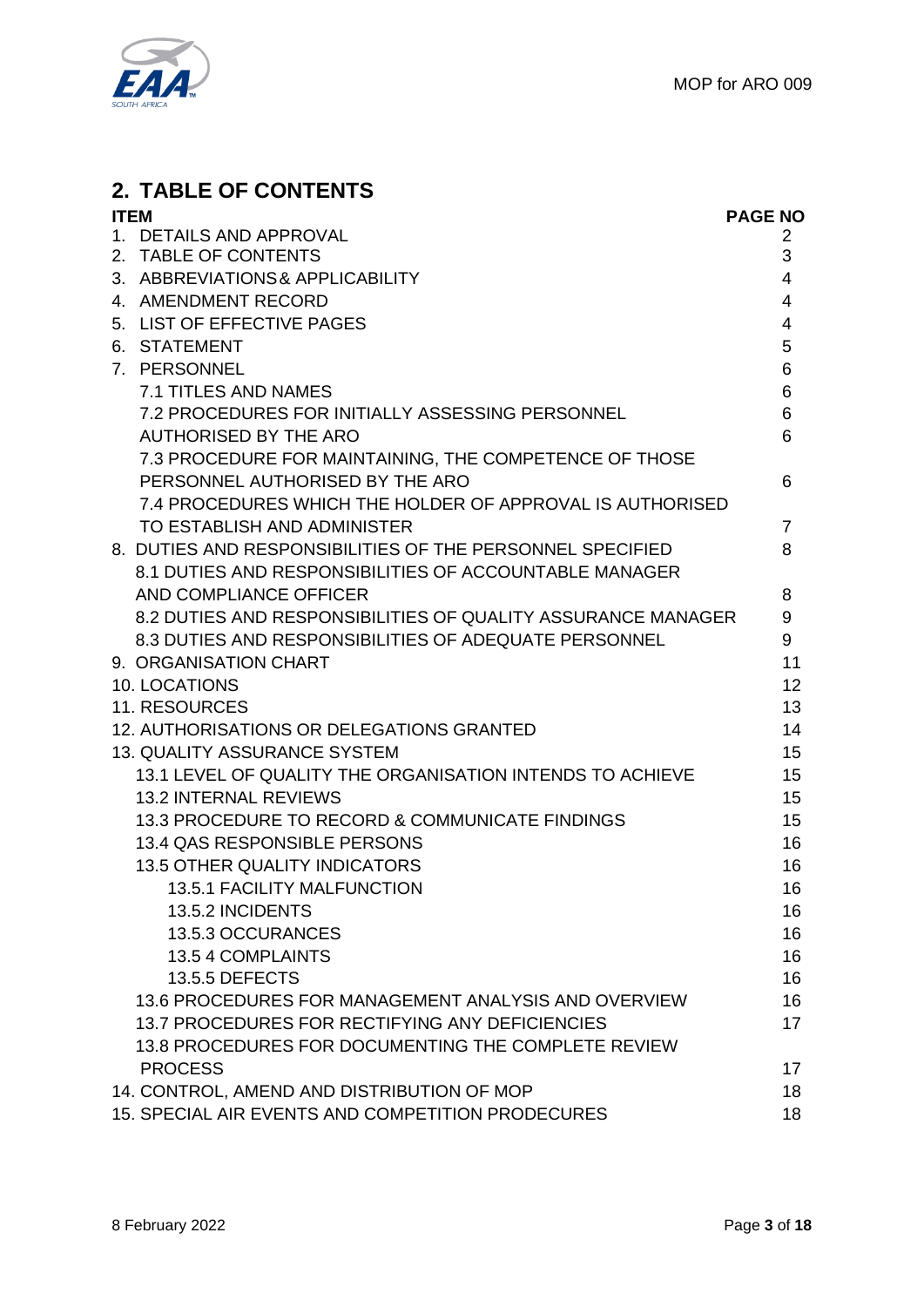

# **3. ABBREVIATIONS & APPLICABILITY**

The following abbreviations and applicability are used throughout this document

- AeCSA means Aero Club of South Africa
- ARO means Aviation Recreation Organisation (as approved in terms of Part 149 of the Civil Aviation Regulations 2011, as amended)
- DCA means Director of Civil Aviation
- EAA means Experimental Aircraft Association of South Africa
- Exco means Executive Committee of EAA
- MOP means EAA Manual of Procedures
- Part 149 refers to SA-CAR Part 149 3.2. SA-CATS 149 (ARO) **Applicability**

**149.01.1 (1)** This Part applies to the approval and operation of organisations whose members operate, for recreational purposes, –

(a) microlight aeroplanes and powered paragliders;

(b) gliders;

- (c) free balloons;
- (d) gyroplanes;
- (e) hang gliders and non-powered paragliders;
- (f) parachutes; or

(g) non-certificated aircraft.

- SACAA means South African Civil Aviation Authority
- SA-CAR's means Civil Aviation Regulations, 2011 as amended
- SA-CATS means Civil Aviation Technical Standards

# **4. AMENDMENT RECORD**

| <b>AMENDMENT</b>  | <b>AMENDMENT</b><br><b>DATE</b> | <b>DESCRIPTION OF</b><br><b>AMENDMENT</b>                                               | <b>AMENDED BY</b> |
|-------------------|---------------------------------|-----------------------------------------------------------------------------------------|-------------------|
| <b>Revision 2</b> | January 2021                    | All pages have been<br>changed                                                          | David Toma        |
| <b>Revision 3</b> | February 2022                   | All pages have been<br>updated in line with<br><b>General Notice and</b><br>revised TGM | Paul Lastrucci    |

## **5. LIST OF EFFECTIVE PAGES**

| <b>PAGE</b> | <b>REVISION &amp;</b><br><b>AMENDMENT NO</b> | <b>EFFECTIVE</b><br><b>DATE</b> | <b>PAGE</b> | <b>REVISION &amp;</b><br><b>AMENDMENT</b><br><b>NO</b> | <b>EFFECTIVE</b><br><b>DATE</b> |
|-------------|----------------------------------------------|---------------------------------|-------------|--------------------------------------------------------|---------------------------------|
| Page 2      | <b>Revision 3</b>                            | Feb2022                         | Page 4      | Revision 3                                             | Feb2022                         |
| Page 5      | <b>Revision 3</b>                            | Feb2022                         | Page 6      | <b>Revision 3</b>                                      | Feb2022                         |
| Page 8      | <b>Revision 3</b>                            | Feb2022                         | Page 9      | <b>Revision 3</b>                                      | Feb2022                         |
| Page 12     | <b>Revision 3</b>                            | Feb 2022                        | Page 13     | <b>Revision 3</b>                                      | Feb 2022                        |
| Page 14     | <b>Revision 3</b>                            | Feb 2022                        | Page 15     | <b>Revision 3</b>                                      | Feb 2022                        |
| Page 16     | <b>Revision 3</b>                            | Feb 2022                        | Page 18     | Revision 3                                             | Feb 2022                        |
|             |                                              |                                 |             |                                                        |                                 |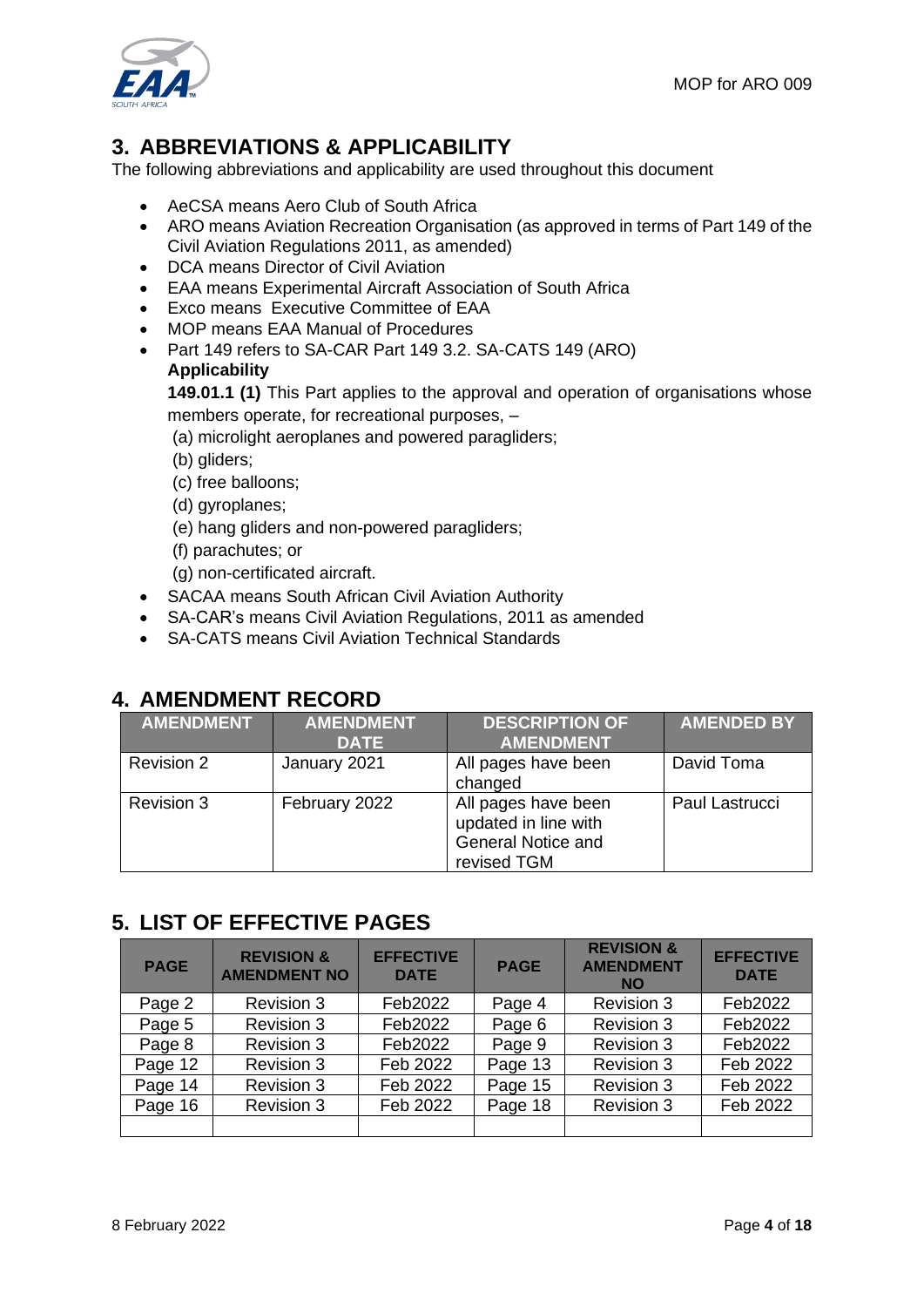

#### *SA-CATS 149.02.2. 1. (1)*

This EAA MOP has been compiled in accordance with the SACAA Regulations and Technical Standards Part 149 and sets out the particular aspects relating to the control and regulation of flying aircraft in South Africa

The EAA, is an association of which the members are involved in the construction, restoration, maintenance and operation of Non Type Certificated Aircraft used in South Africa in the categories listed below:

- (a) Amateur-built aircraft
- (b) Production-built aircraft
- (c) Veteran aircraft
- (d) Ex-military aircraft

(e) Any other aircraft not qualifying, or no longer qualifying for the issue of a certificate of airworthiness in terms of Part 21.

The EAA encourages its members to undertake aircraft build / renovation / construction projects in a safe manner in terms of SACAA regulations and offers a network for guidance and assistance. Through this channel, the EAA promoted safety and development of recreational aviation. The EAA do not conduct commercial and unauthorised operations.

EAA and the Chapters are comprised of members with an interest in building, flying, or restoring their own aircraft or have an interest in experimental, vintage and veteran aircraft and sport or recreational flying. EAA gives members an opportunity to share ideas and experiences, get help with a project, or even chat with another member who has common interests, to provide a higher level of aviation safety. The EAA has strong family values.

The purpose of the EAA is to promote own design, building, maintenance, restoration and flying of vintage and amateur built and non-type certified aircraft for all South Africans through the provision of information assistance, camaraderie and educational programs aimed at development and participation in all levels of Sport and Recreational aviation within the relevant legislation.

This is to certify that I, Paul Lastrucci, (President) of the **Experimental Aircraft Association of South Africa**, understand the contents of this MOP is compiled in accordance with SA-CATS Part 149 of 2011 as amended, which is what EAA conform to.

This **Experimental Aircraft Association of South Africa** manual of procedures contains a true and accurate reflection of our policies and procedures.

| SIGNED:                     |                | 8 February 2022 |
|-----------------------------|----------------|-----------------|
| <b>ACCOUNTABLE MANAGER:</b> | Paul Lastrucci | <b>DATE</b>     |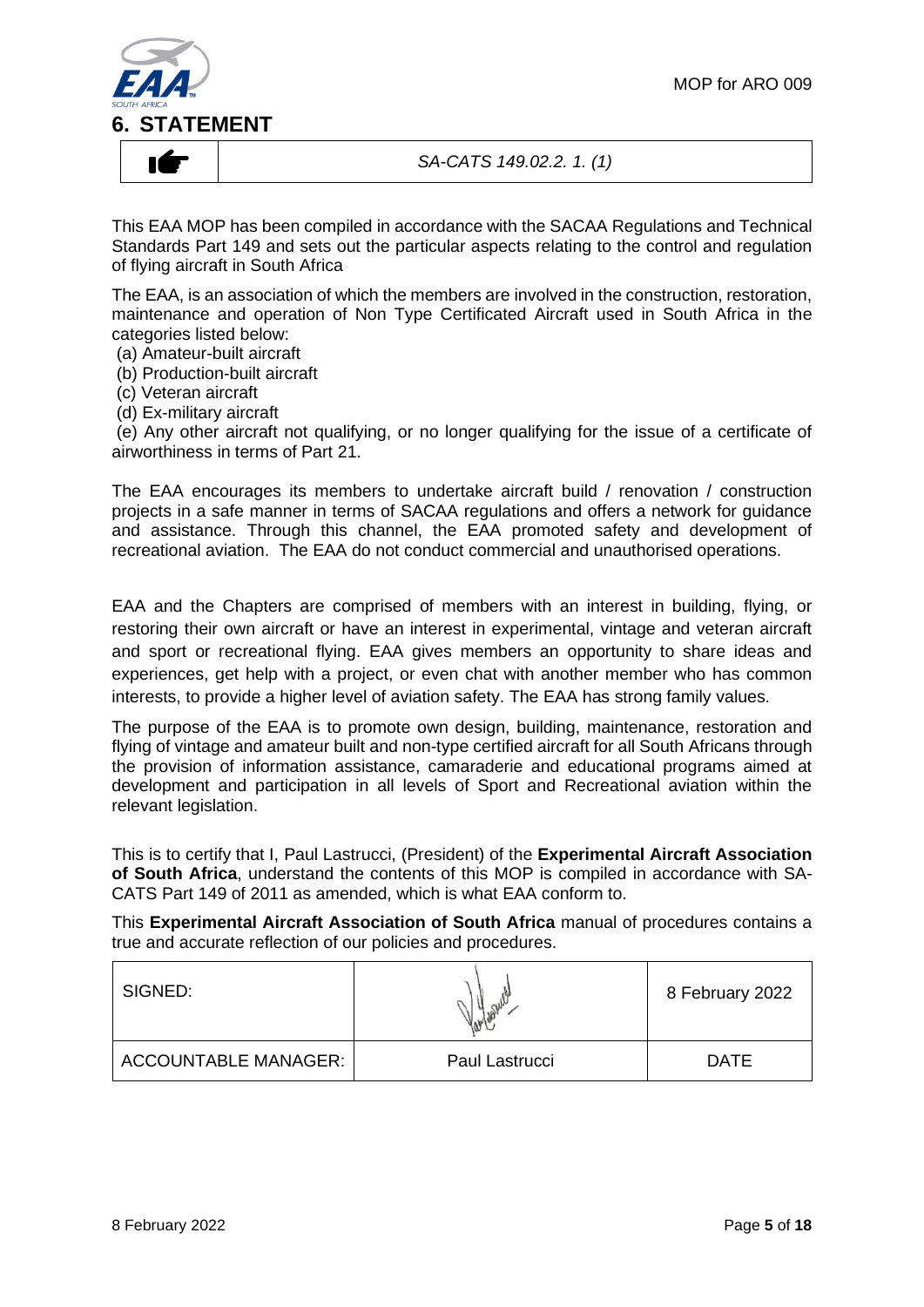

#### *SA-CATS 149.02.2. 1. (2)*

# **7.1 TITLES AND NAMES**

This section to include the titles and names of the personnel required by *SACAR 149.02.4*

| <b>Title</b>                     |                            | <b>Name</b>           |
|----------------------------------|----------------------------|-----------------------|
| SENIOR PERSON IDENTIFIED AS THE  |                            |                       |
| <b>ACCOUNTABLE MANAGER AND</b>   |                            | Paul Lastrucci        |
| <b>COMPLIANCE OFFICER</b>        |                            |                       |
| A COMPETENT PERSON WHO IS        |                            |                       |
| RESPONSIBLE FOR QUALITY CONTROL  |                            | Paul Lastrucci        |
| : QUALITY ASSURANCE OFFICER      |                            |                       |
| ADEQUATE PERSONNEL TO CARRY      | <b>Executive Committee</b> |                       |
| OUT AND SUPERVISE THE AVIATION   | President                  | Paul Lastrucci        |
| <b>RECREATION COVERED BY THE</b> | <b>Vice President</b>      | David Toma            |
| <b>APPLICATION</b>               | Treasurer                  | <b>Mark Clulow</b>    |
|                                  | Secretary                  | <b>Keaton Perkins</b> |
|                                  | Administration             | Marie Reddy           |
|                                  | Support                    |                       |



*SA-CATS 149.02.2. 1 (8)(a) and SA-CAR 149.02.4*

# **7.2 PROCEDURE FOR INITIALLY ASSESSING PERSONNEL AUTHORISED BY THE ARO**

• **EAA NATIONAL COMMITTEE -** Members of the Executive Committee of the EAA are elected annually, when members vote at the AGM. Responsible persons are reviewed annually by the elected Exco.

# **7.3 PROCEDURE FOR MAINTAINING, THE COMPETENCE OF THOSE PERSONNEL AUTHORISED BY THE ARO**

ACCOUNTABLE MANAGER & COMPLIANCE OFFICER

- Must have a general knowledge of Experimental and Amateur built aircraft.
- Must be an International member of EAA USA
- Must be a National member of EAA
- Must have a current and valid South African Pilots Licence
- Must have good people's skills
- Must have good managerial skills
- Must be well read in aviation related topics and have access to the internet and e-mail.
- Stays up to date on all developments which fall under the scope of the ARO.
- Must represent EAA to the best of his/her ability always placing the needs of the members before his/her personal needs in all EAA business matters.

•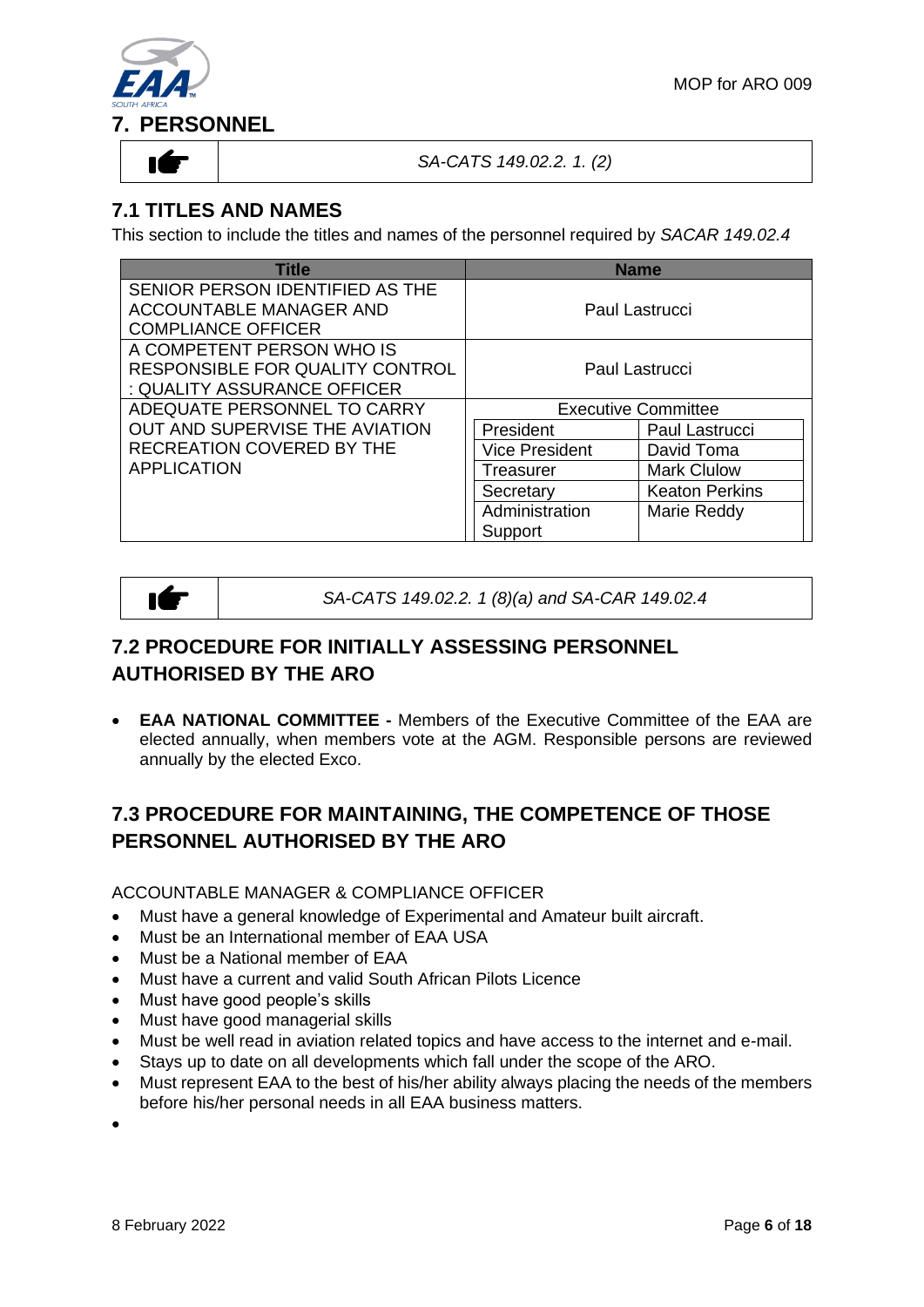

#### QUALITY ASSURANCE MANAGER

- Must have a general knowledge of Experimental and Amateur built aircraft.
- Must be an International member of EAA USA
- Must be a National member of EAA
- Must have a current and valid South African Pilots Licence
- Must have good people's skills
- Must have good managerial skills
- Must be well read in aviation related topics and have access to the internet and e-mail.
- Stays up to date on all developments which fall under the scope of the ARO.
- Must represent EAA to the best of his/her ability always placing the needs of the members before his/her personal needs in all EAA business matters.
- Has direct access to the President.

#### EAA EXECUTIVE COMMITTEE

- Made up of :
	- ➢ President
	- ➢ Vice President
	- ➢ Treasurer
	- ➢ Secretary
- All decisions which impact directly on the EAA and its members shall be the responsibility of the Exco to review and respond to. The appointed representative of the organisation is the Accountable Manager and in consultation with Exco may engage individually with the DCA, SACAA Management and AeCSA on behalf of the EAA but may not make decisions on behalf of the organisation without the approval of Exco. In the absence of the Accountable Manager, the Quality Assurance Manager may represent the EAA.

ıÉ

*SA-CATS 149.02.(8)(b) and 149.02.16*

# **7.4 PROCEDURES WHICH THE HOLDER OF APPROVAL IS AUTHORISED TO ESTABLISH AND ADMINISTER**

- The EAA do not require permission to be authorised to establish and administer tasks
- comply with Must have a general knowledge of Experimental and Amateur built aircraft.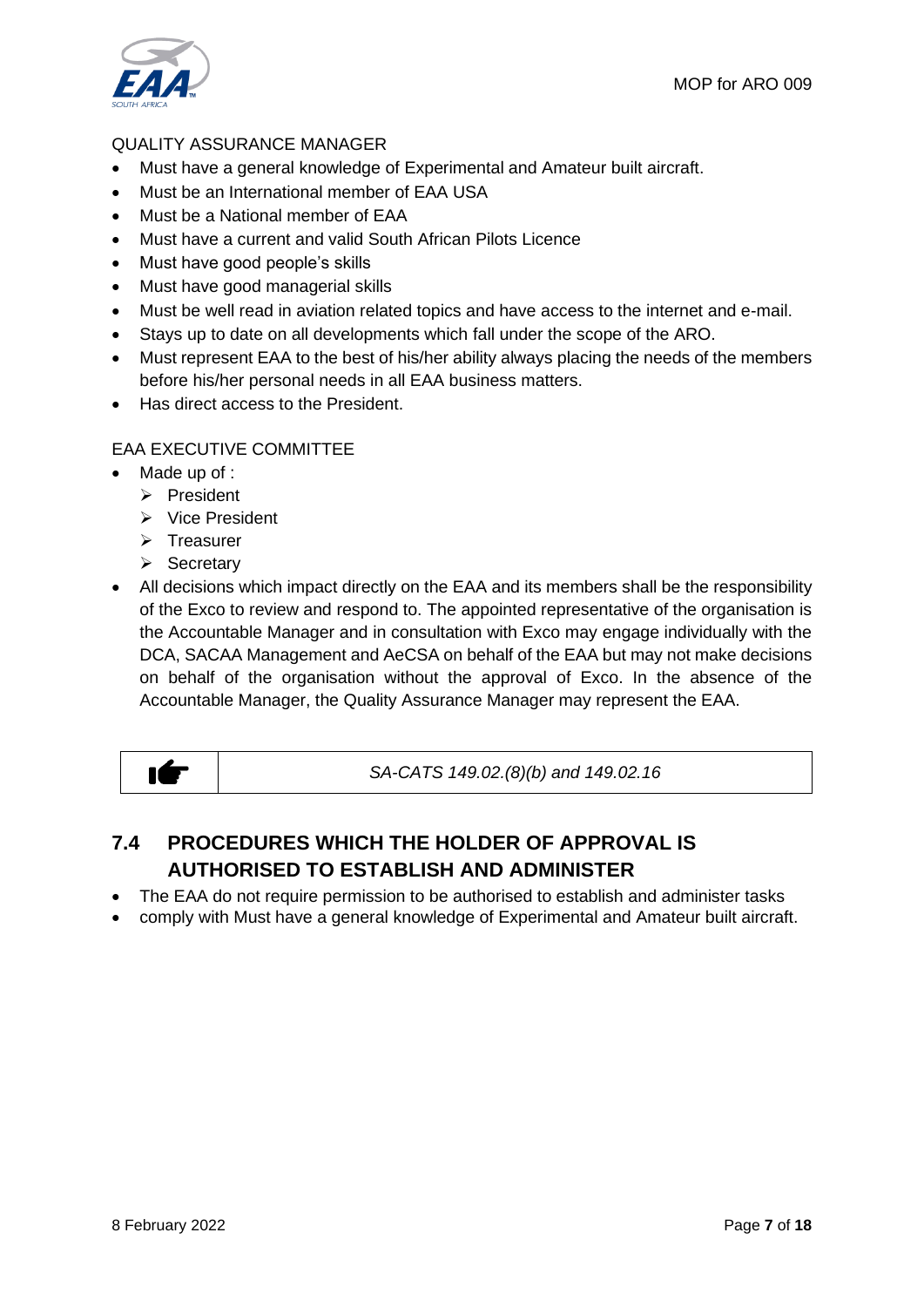

# **8. DUTIES AND RESPONSIBILITIES OF THE PERSONNEL SPECIFIED**



*SA-CATS 149.02.2. 1. (3)*

# **8.1 DUTIES AND RESPONSIBILITIES OF THE SENIOR PERSON IDENTIFIED AS THE ACCOUNTABLE MANAGER AND COMPLIANCE OFFICER**

The EAA Exco shall appoint a suitable representative to act as the Accountable Manager and Compliance Officer

### **8.1.1 DUTIES**

- The Accountable Manager subject to the advice, direction, and control of the Exco and Committee, general charge of the EAA business.
- The Accountable Manager shall jointly execute with a member of Exco, all contracts and instruments which have first been approved by the EAA Exco.
- The Accountable Manager may call any Special Meeting of the Members of the National Committee and/or general Chapter Membership. In case of the absence or disability of the National Treasurer, the National President may execute checks for expenditures authorized by the EAA National Committee. In such circumstances, either the National Vice President or National Secretary shall be called upon to co-execute such checks.
- Represent EAA individually to the DCA, SACAA Management and AeCSA.
- The President may also fill the roles of Quality Manager and Compliance Manager, depending on his/her capacity and available resources within the organisation. The duties of Quality Manager and Compliance Manager may be appointed by the President, at his discretion and the available resources within the organisation.
- Must have a general knowledge of Experimental and Amateur built aircraft.

#### **8.1.2 RESPONSIBILITIES**

- The Accountable Manager and Compliance Officer shall report to the EAA National Exco, Committee and Council.
- In all activities, seek to promote the goals of the EAA and have the interests of the Experimental and Amateur built Sport Flying in general at heart.
- Has unrestricted access to work performed by the Executive Committee as well as Chapter Chairman of the designated Chapters.
- To maintain and is in charge of communication between the EAA and the DCA, SACAA Management and AeCSA on behalf of EAA.
- May engage individually with the DCA, SACAA Management and AeCSA on behalf of EAA.
- Deals with all complaints addressed to EAA either in person, or ensures that the correct person has dealt with the complaint satisfactorily.
- Travel to all necessary events, meetings and locations in South Africa, in line with the aims and goals and to the benefit of the organization and all its members or arrange for an EAA representative to attend in his/her capacity.
- Oversees the organising committee that plans and controls and executes the EAA National **Convention**
- Monitors any suspensions or disciplinary procedures within EAA.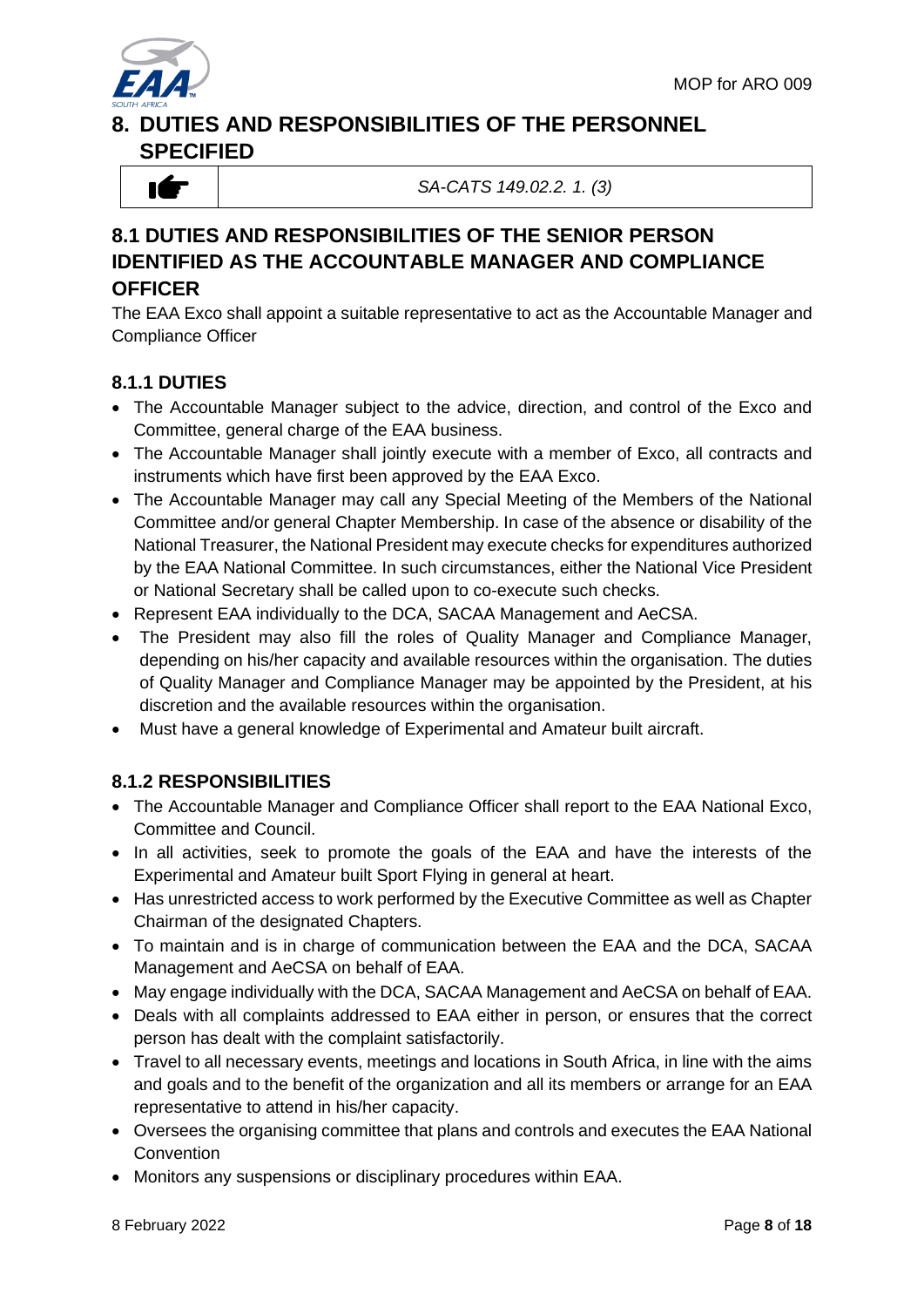# **8.2 DUTIES AND RESPONSIBILITIES OF COMPETENT PERSON WHO IS RESPONSIBLE FOR QUALITY CONTROL: QUALITY ASSURANCE MANAGER**

The EAA Exco shall appoint a suitable representative to act as the Quality Assurance Manager.

### **8.2.1 DUTIES**

- Quality Assurance Manager shall also take the authority to perform any such duties connected with the operations of the EAA at the suggestion or direction of the National President or at the request of Exco.
- May be called on to represent the Accountable Manager
- Duties of Quality Assurance Manager may be appointed by the President, at his discretion and the available resources within the organisation.

#### **8.2.2 RESPONSIBILITIES**

- The Quality Assurance Manager main responsibility is to ensure that EAA conform to the Quality Assurance requirements as detailed in the EAA QAS.
- Promote and upkeep the highest safety standards in all aviation activities in accordance with SACAA regulations.
- In the absence of the Accountable Manager, or at the request of the Accountable Manager, he/she is required to maintain and is in charge of communication between the EAA and the DCA, SACAA Management and AeCSA on behalf of EAA.
- In the absence of the Accountable Manager, or at the request of the Accountable Manager, he/she may engage individually with The DCA, SACAA Management and AeCSA on behalf of EAA.

#### **8.3 DUTIES AND RESPONSIBILITIES OF THE ADEQUATE PERSONNEL TO CARRY OUT AND SUPERVISE THE AVIATION RECREATION COVERED BY THIS APPLICATION : NATIONAL TREASURER & NATIONAL SECRETARY**

#### **8.3.1 NATIONAL TREASURER: REQUIREMENTS**

Must have a good financial background and have a sound knowledge of bookkeeping and financial planning.

#### **8.3.1a DUTIES & RESPONSIBILITIES**

- Must be able to keep a full set of books and draft financial statements annually
- Make payments of necessary accounts as agreed upon by the committee.
- Arrange and report an annual audit of the financial statements.
- Act as the Administrator for membership.
- Assists Chapter Chairpersons with membership queries.
- May be called on to perform additional duties at the request of the Accountable Manager or Exco.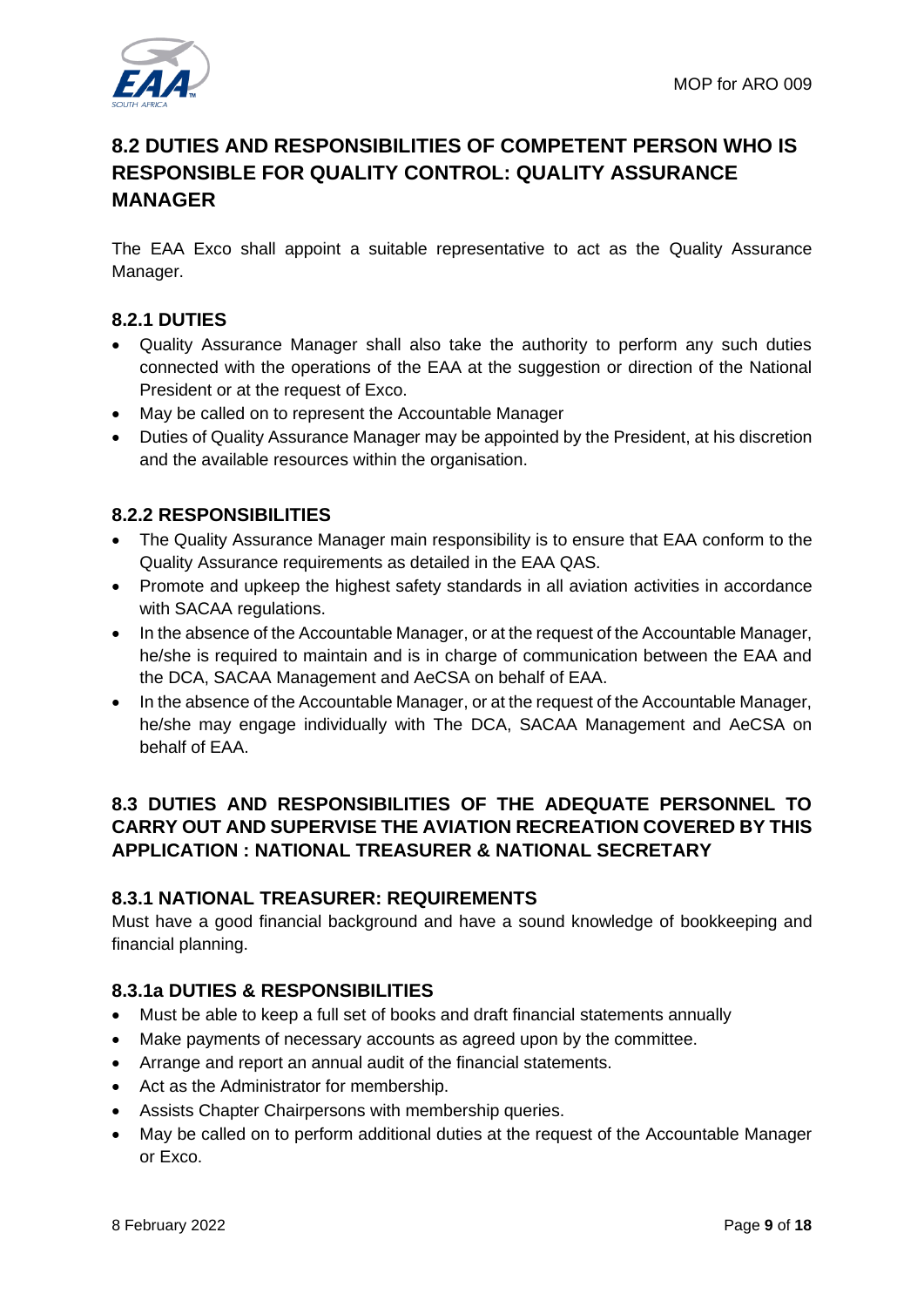

- Maintain a full set of financial books, showing all transactions that have taken place during the financial year.
- Is not required to represent EAA to the DCA, SACAA Management or AeCSA, unless appointed to act as the Accountable Manager.

#### **8.3.2 NATIONAL SECRETARY : REQUIREMENTS**

The Secretary provides the central point of administration, information and communication. It is the Secretary who initially deals with all correspondence and communications, and is a key person to the smooth running of a club. The Secretary is also a link between members, potential members and external organisations.

#### **8.3.2a DUTIES & RESPONSIBILITIES**

- Enthusiastic with a good knowledge of EAA and related matters.
- Be an excellent communicator, with good verbal and written skills
- Administration skills, including word processing, and minute taking.
- Sound organisational skills.
- Able to maintain confidentiality.
- Able to represent EAA National at external meetings where necessary
- Is not required to represent EAA to the DCA, SACAA Management or AeCSA in day to day operations, but he/she may be called on by Exco, the Accountable Manager or Quality Assurance Manager to represent EAA to the DCA, SACAA Management, or AeCSA.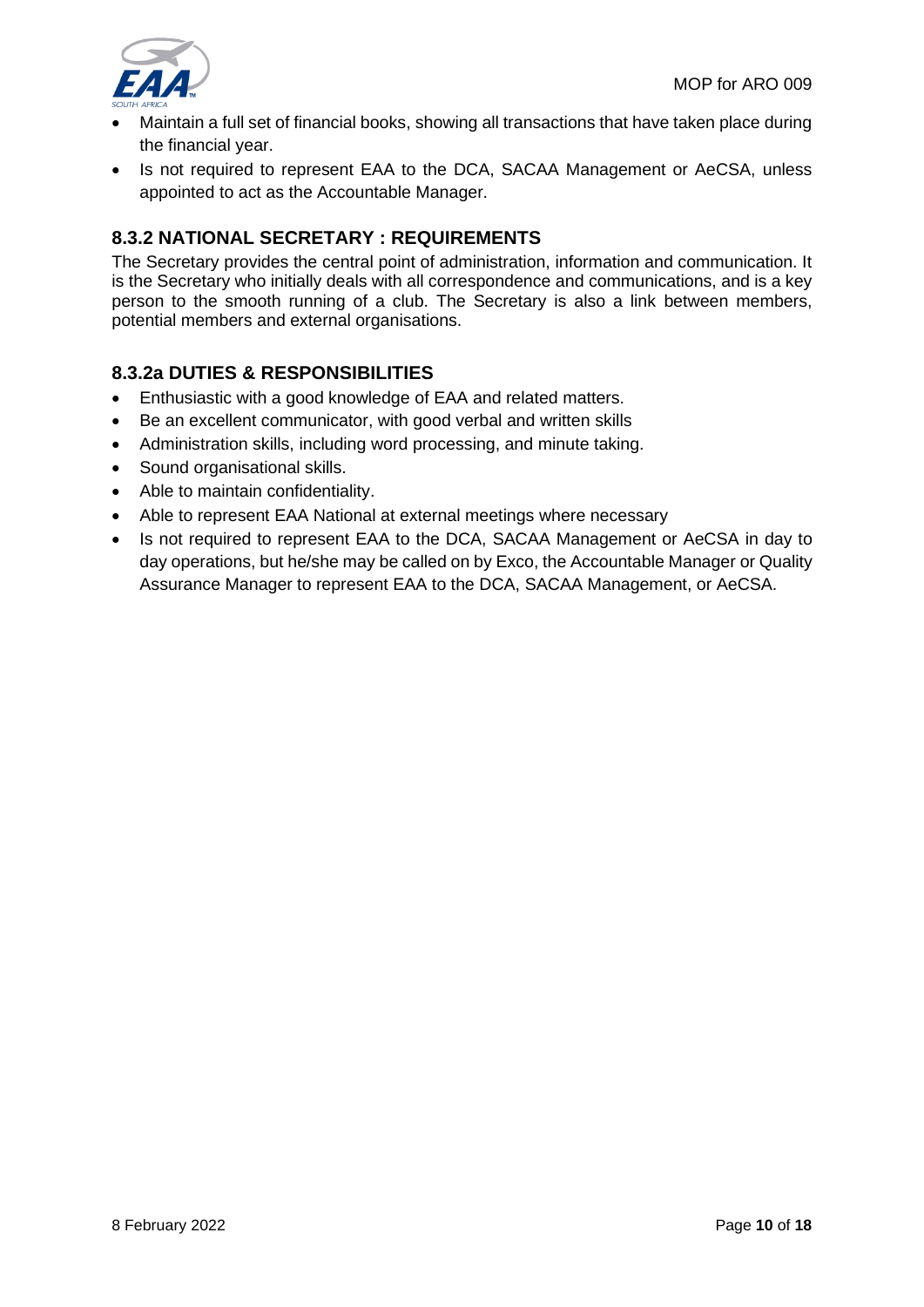



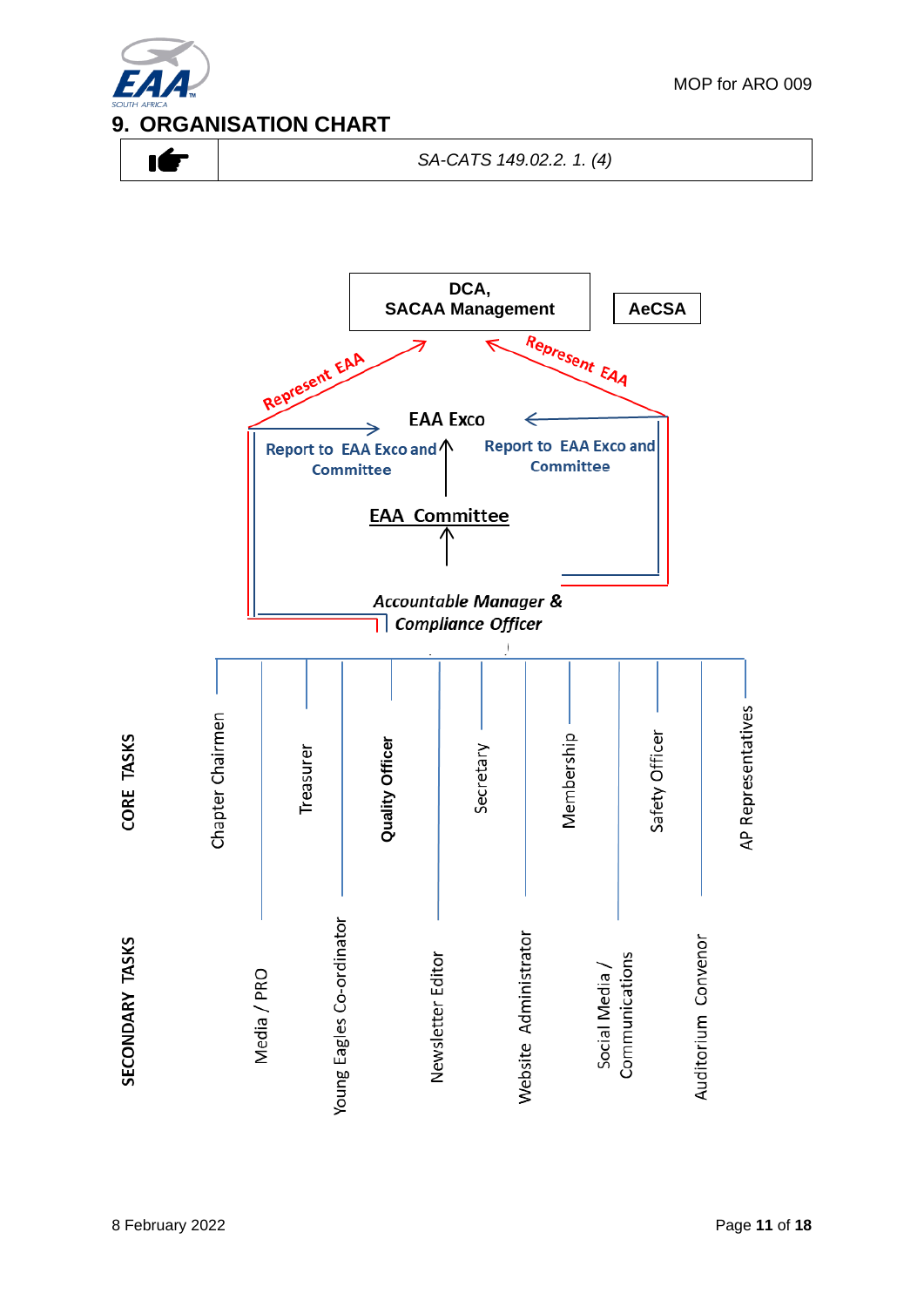

#### *SA-CATS 149.02.2. 1. (5)*

- EAA does not require or have a full time manned office.
- Meetings take place in various locations, which are not owned, nor managed by EAA.
- Any official flying or building activities may take place at any location in South Africa approved by EAA.
- EAA Exco and Committee are available virtually, telephonically and electronically as required, with appropriate notice.
- As EAA does not regulate any activities, they encourage members to conform to the SA CATS/CARS 2011 as amended. EAA members or personnel of the organisation are not required to exercise functions or powers delegated by the DCA.

| <b>Location</b>                                                        | <b>Members or personnel</b>                                                                                                    | <b>Function</b>                                                       | <b>Powers delegated</b> |
|------------------------------------------------------------------------|--------------------------------------------------------------------------------------------------------------------------------|-----------------------------------------------------------------------|-------------------------|
| 45 Brabazon<br>Road, Isando,<br>Gauteng, 1609                          | A Competent person who is<br>responsible for Quality<br><b>Control: Quality Assurance</b><br>Manager                           | Serve EAA<br><b>Members</b><br><b>Represent EAA</b><br>Promote safety | N/A                     |
| 45 Brabazon<br>Road, Isando,<br>Gauteng, 1609                          | Senior person identified as<br>the Accountable Manager<br>and Compliance Officer                                               | Serve EAA<br><b>Members</b><br><b>Represent EAA</b><br>Promote safety | N/A                     |
| 30 Fouchee<br>Terrace,<br>Morninghill,<br>Bedfordview,<br>Johannesburg | Adequate personnel to carry<br>out and supervise the<br>recreation covered by the<br>application: National<br><b>Treasurer</b> | Serve the EAA<br>Members as<br>required<br>Promote safety             | N/A                     |
| Hurricane<br>Road,<br>Rand Airport,<br>Germiston,<br>1609              | Adequate personnel to carry<br>out and supervise the<br>recreation covered by the<br>application: Administrator                | Serve the EAA<br>Members as<br>required<br>Promote safety             | N/A                     |

Note that these locations are for personal use and not for organisational use and all documentation will be recorded electronically and may not have physical copies available at these locations. Electronic copies are available at all locations listed and unlisted.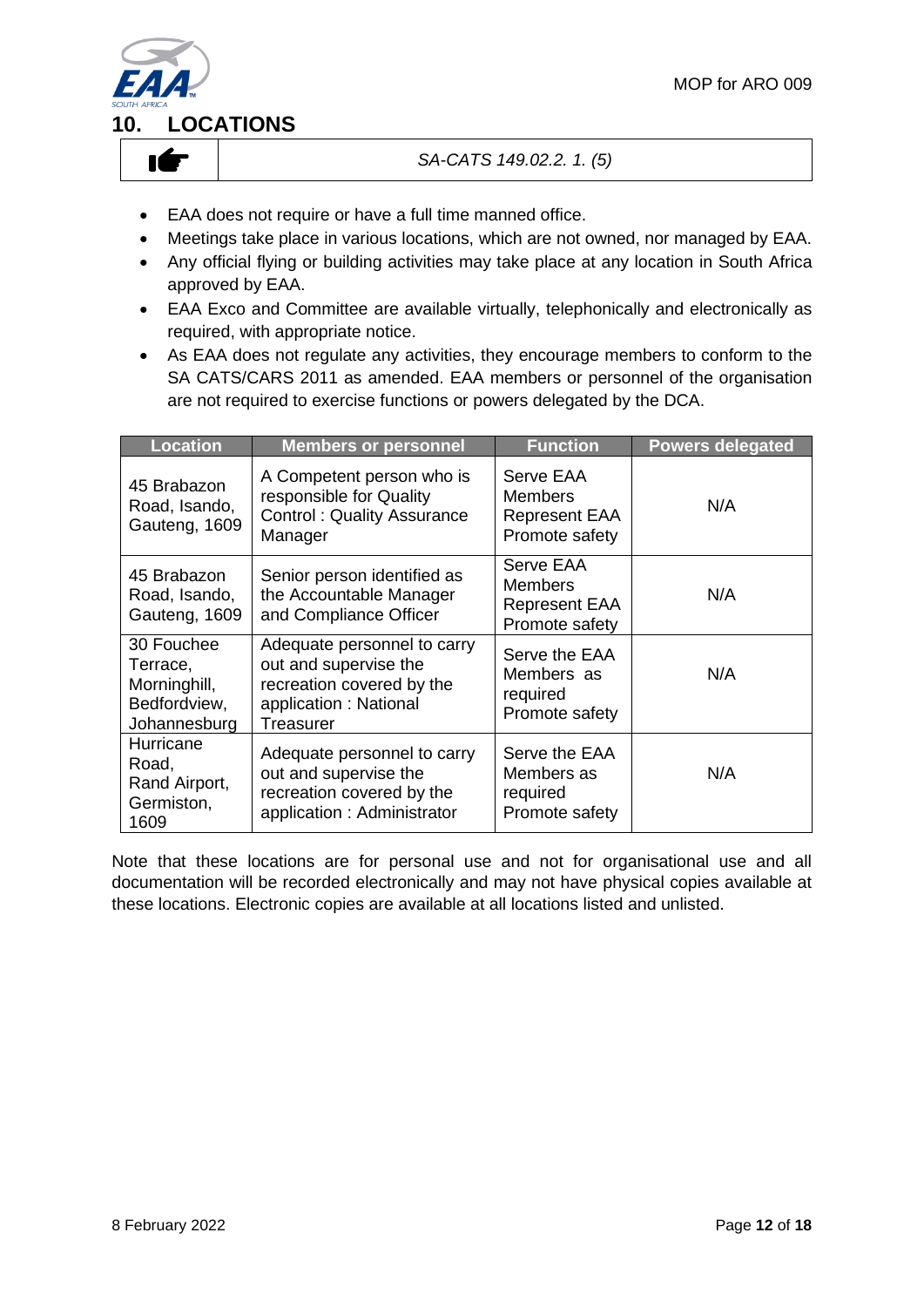

#### *SA-CATS 149.02.2. 1. (6)*

- Communications, including website, email campaigns, social media (incl but not limited to Facebook, twitter and Instagram) are used as channels of communication with members and perspective members.
- A monthly newsletter is distributed to members and aviators.
- Best practice and mentorship the EAA Annual Convention and EAA Sun 'n Fun are the only two official EAA fly in events and are hosted at a different location within South Africa annually.. They are national gathering of members and aviation enthusiasts at a preselected airfield, where they are able to network, share best practice, get updates on industry related regulations, attend workshops and socialise. As the EAA encourages the design and building of amateur and homebuild aircraft, members are encouraged to compete in the Aircraft Build Competition, which is only recognised by EAA. All SACAA build regulations and guidelines are conformed to and judges check that all SACAA documentation is in order for these aircraft. These annual events give members the opportunity to ensure that they are adhering to SACAA build requirements with experienced members reviewing their work.
- EAA AGM While this often takes place at the EAA Annual Convention, it may take place as an individual event, separate to the Convention.
- Monthly Meetings are held at the EAA Auditorium, Rand Airport where members are updated on safety matters & relevant aviation issues.
- EAA Auditorium, Rand Airport is a rented facility and is utilised for Talks and Presentations by experienced aviators, where members are invited to join.
- Members volunteer their services for various tasks, as and when assistance is required. The aviation network including well experienced pilots, builders and restorers are available to guide members should they require assistance. This is especially true for aircraft building.
- Where members feel that they may require support after an incident or accident, the services of Mayday are available for members to utilise. EAA is a supporter of this service and has also made contributions to this organisation as they are required as a valued service.
- CAA Safety Campaign: EAA has made substantial contributions towards the CAA Safety Campaign in and continues to encourage members to assist and participate as far as possible to maintain high levels of Safety.
- AP Scheme Leaders offering professional guidance construction and maintenance of Non Type Certified Aircraft.
- A copy of our ARO Certificate and MOP is uploaded to our website [www.eaa.org.za](http://www.eaa.org.za/) for record keeping purposes and may be made available on request.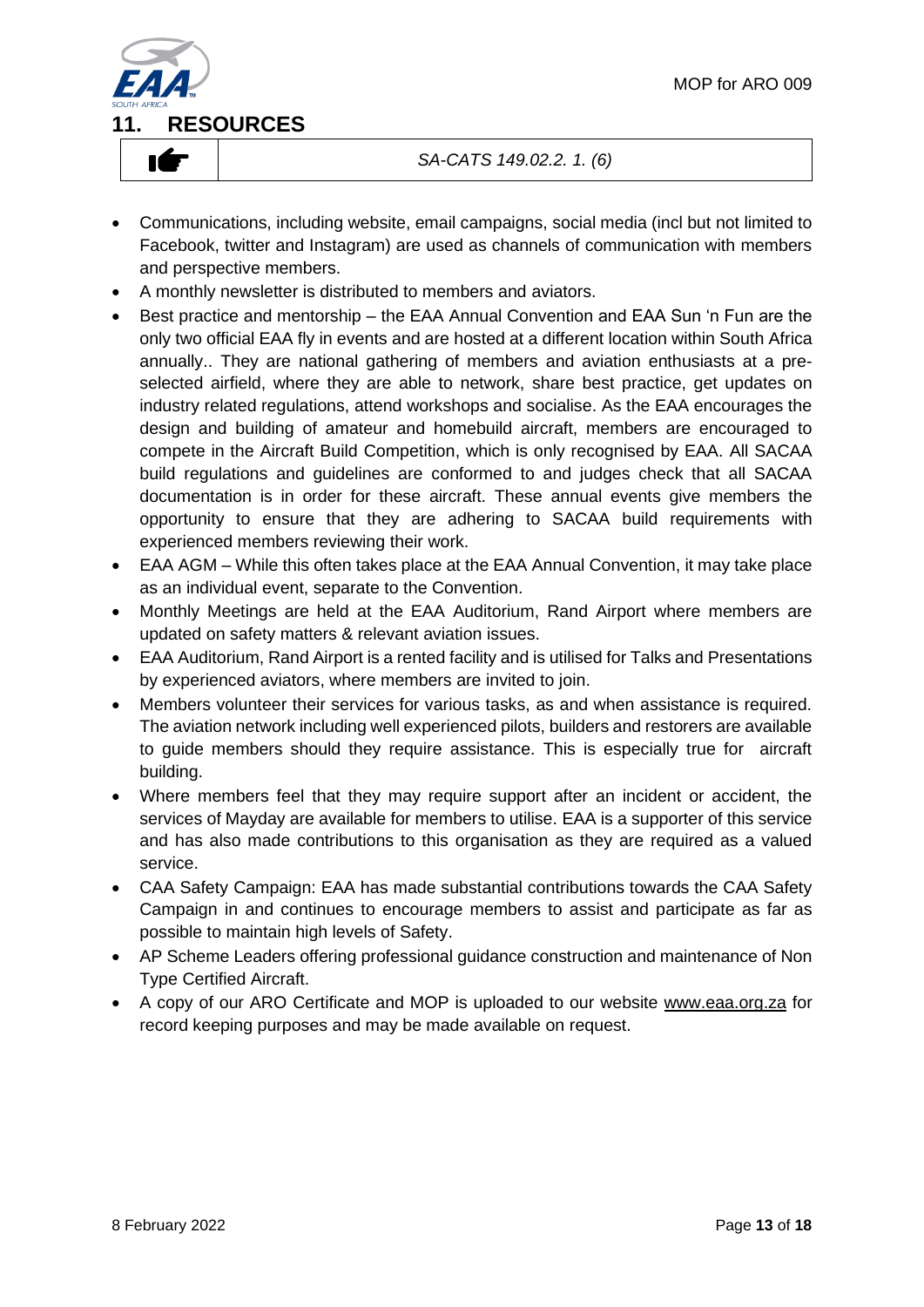

| <b>Location</b><br>[as per section 11] | <b>Summary of the</b><br><b>Resources</b>      | <b>Scope of activity</b>                                                                                                       |
|----------------------------------------|------------------------------------------------|--------------------------------------------------------------------------------------------------------------------------------|
| National                               | Newsletter and<br>communications distribution  | Virtual distribution                                                                                                           |
| <b>National</b>                        | <b>EAA Annual Convention</b>                   | Workshops, networking of<br>members                                                                                            |
| National                               | EAA Sun 'n Fun                                 | Fly in and social                                                                                                              |
| National                               | <b>EAA AGM</b>                                 | Meeting                                                                                                                        |
| Gauteng                                | <b>EAA Legend Talk Shows</b>                   | Presentation                                                                                                                   |
| Gauteng / Virtual                      | EAA 322 Monthly meeting                        | Meeting & Presentation                                                                                                         |
| <b>National</b>                        | AP Scheme / Aircraft<br><b>Builder support</b> | with<br>Ongoing<br>support<br>processes, information and<br>documentation                                                      |
| <b>National</b>                        | Safety                                         | Members are continuously<br>reminded of safety aspects<br>and are reminded of safety<br>requirements for any ad hoc<br>fly in. |
| National                               | Safety                                         | Safety aspects<br>are<br>addressed at all meetings,<br>covering a range of topics<br>within Safety                             |

# **12. AUTHORISATIONS OR DELEGATIONS GRANTED**

*SA-CATS 149.02.2. 1 (7)*

EAA is a national body and represents all EAA members nationally in terms of the ARO.

#### **12.1 ACCOUNTABLE MANAGER**

- The elected EAA Exco will appoint a suitable member as the Accountable Manager.
- The appointed member shall fulfil the role of ACCOUNTABLE MANAGER and is authorised as follows:
	- ➢ To maintain and is in charge of communication between the EAA and the DCA, SACAA Management and AeCSA on behalf of EAA.
	- ➢ May engage individually with the DCA, SACAA Management and AeCSA on behalf of EAA.
	- ➢ All decisions which impact directly on the EAA and its members shall be the responsibility of the Exco to review and respond to. The appointed representative of the organisation is the Accountable Manager and in consultation with Exco, may engage individually with the DCA, SACAA Management and AeCSA on behalf of the EAA but may not make decisions on behalf of the organisation without the approval of Exco. In the absence of the Accountable Manager, the Quality Assurance Manager may represent the EAA.

IÉ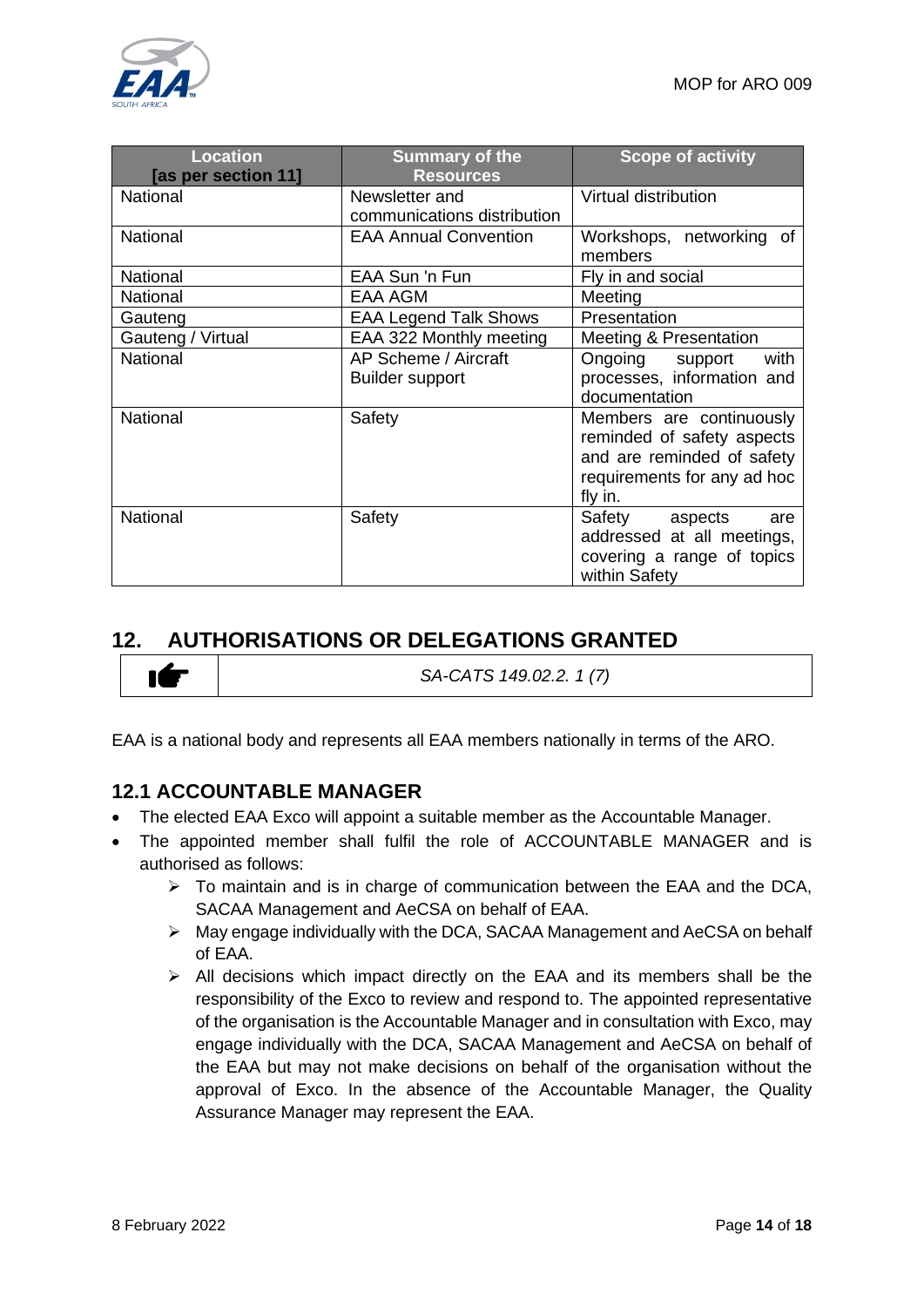

# **12.2 QUALITY ASSURANCE MANAGER**

- The elected EAA Exco will appoint a suitable member as the Quality Assurance Manager.
- He/she shall be vested with all the powers and authority of the Accountable Manager, in the absence, or at the request of the Accountable Manager. This will allow the Quality Assurance Manager to :
	- ➢ communicate between the EAA and the DCA, SACAA Management and AeCSA on behalf of EAA.
	- ➢ engage individually with the DCA, SACAA Management and AeCSA on behalf of EAA.
- The Quality Assurance Manager may, from time to time, appoint a representative to oversee activities. The appointed person/s will be communicated in writing and act on behalf of the Quality Assurance Manager.

## **12.3 OTHER REPRESENTATION AND AUTHORITY**

Additional members and / or organisations may be appointed to represent EAA from time to time and will be authorised with written Delegation of Authority for the specific purpose required.

# **13. QUALITY ASSURANCE SYSTEM**

*SA-CATS 149.02.2. 1 (8)(b) and SACATS 149.02.3. 1*

#### **13.1 LEVEL OF QUALITY THE ORGANISATION INTENDS TO ACHIEVE**

The EAA aims to achieve organisational compliance to part 149 as detailed in the MOP of EAA for ARO009

This QAS is to ensure applicable compliance, monitoring, recording and to include the dissemination of any findings to promote safe operations within the EAA, and complies with CARS 149.02.3 (1) (2) and CATS 149.02.3 (1).

#### **13.2 INTERNAL REVIEWS**

EAA National Committee will hold a bi-annual reviews including the following matters:

• Membership review

IÉ

- Part 149 ARO, including but not limited to:
	- Compliance review
	- **Status**
	- Other Quality Indicators
- Matters arising

#### **13.3 PROCEDURE TO RECORD THE FINDINGS AND COMMUNICATE THEM TO MANAGEMENT**

• The Quality Assurance Manager is responsible for ensuring compliance with the MOP and will be aware of any deviation as well as the circumstances.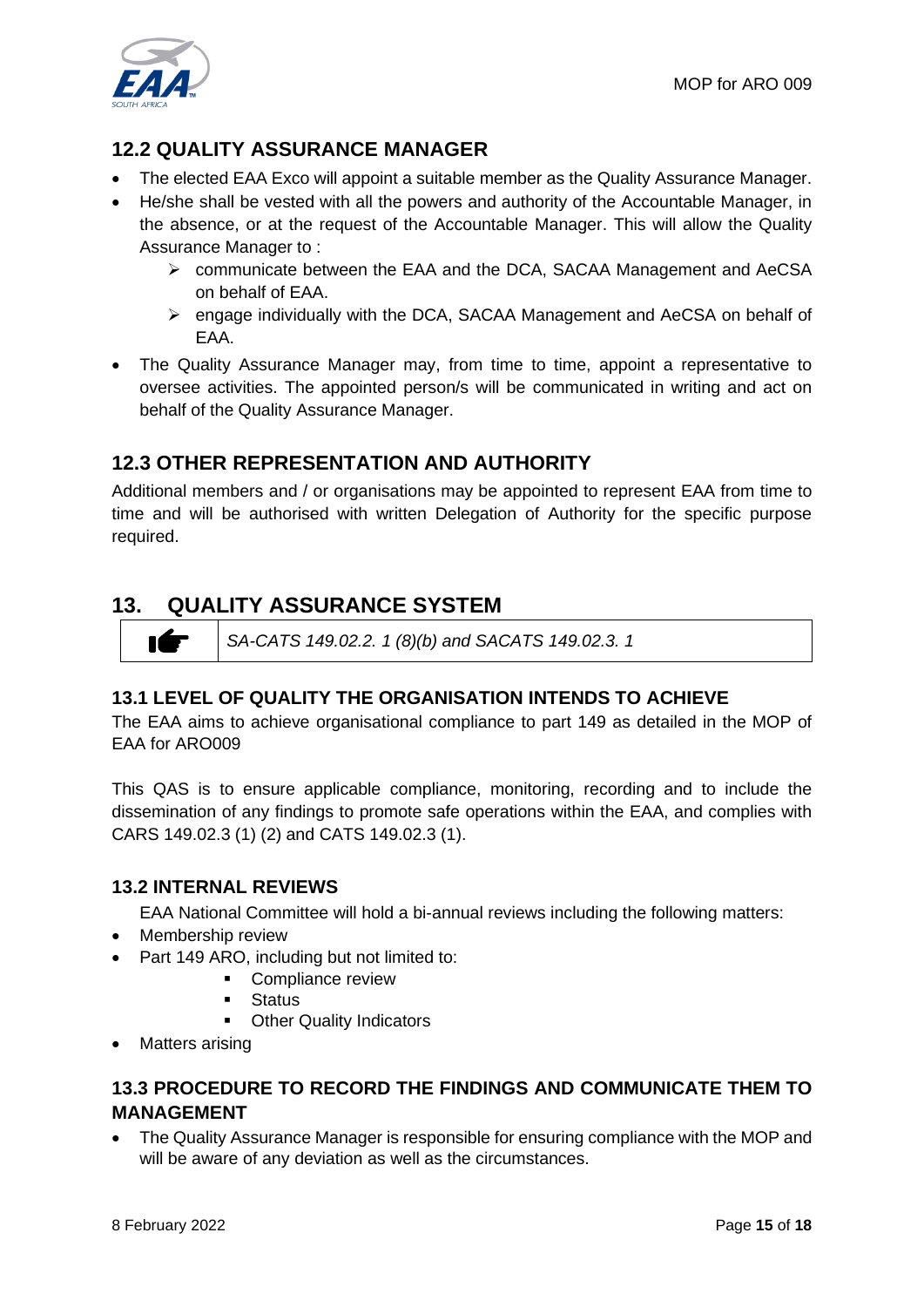

- Findings will be addressed as soon as these are evident. Corrections or adjustments will be made accordingly. Refer to 13.8.
- MOP amendments will be submitted o SACAA for approval should this be required.
- Findings will be discussed at quarterly Committee meetings
- Should a finding be of particular value to members, this information will be disseminated to members either at a monthly meeting or via email, depending on the level of importance.

### **13.4 QAS RESPONSIBLE PERSONS**

To be reviewed at yearly EAA AGM when office bearers rotate or stand down:

| Responsible person | <b>Areas of responsibilities</b> |
|--------------------|----------------------------------|
| Paul Lastrucci     | Quality Assurance Manager        |

The Quality Assurance Manager may, from time to time, appoint a representative to oversee activities. The appointed person/s will be communicated in writing and act on behalf of the Quality Assurance Manager.

#### **13.5 OTHER QUALITY INDICATORS**

The bi-annual Committee meeting will review the MOP document to ensure that the processes outlined are compliant, are adhered to and remain relevant.

#### **13.5.1 Facility malfunction**

Not applicable as EAA neither owns or managed facilities.

#### **13.5.2 Incidents**

Where any issues are deemed by the EAA Exco to be in conflict with the QAS, these will be minuted. If unresolved at said meeting, further action will be determined and addressed in order to ensure appropriate measures are in place to maintain compliance.

#### **13.5.3 Occurrences**

Bi-annual reviews will be undertaken by EAA National Committee. Urgent matters will be addressed as required. Where a lapse in compliance is repeated, a full review of the QAS will be undertaken.

#### **13.5.4 Complaints**

Complaints about the QAS will be addressed at the Bi-annual review with the EAA National Committee.

#### **13.5.5 Defects**

Not applicable

#### **13.6 PROCEDURES FOR MANAGEMENT ANALYSIS AND OVERVIEW**

The management review process entails ARO management to periodically review the QAS bi-annually, to ensure its continued suitability, adequacy and effectiveness, while addressing the possible need for changes to the quality management system.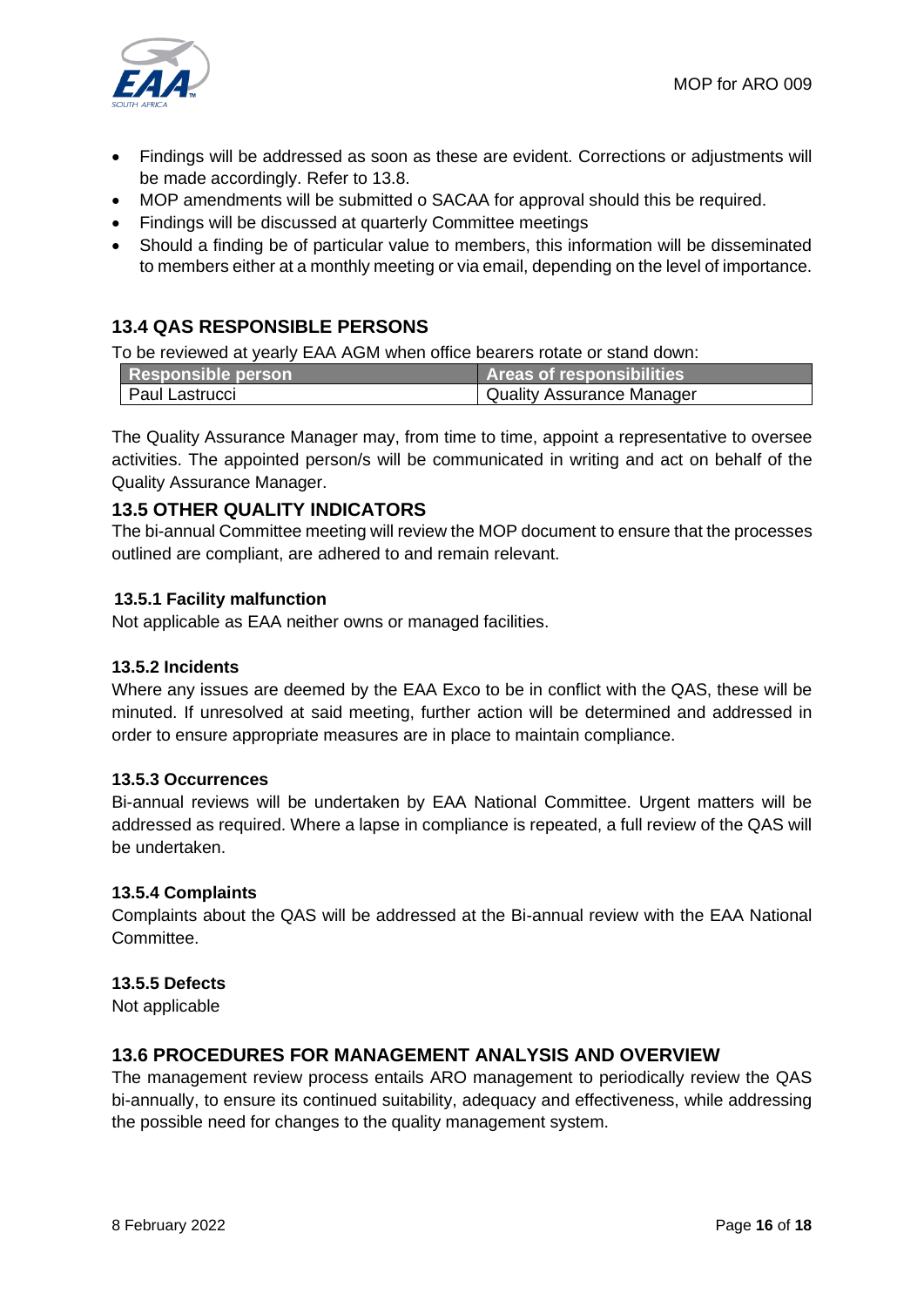

#### **13.7 PROCEDURES FOR RECTIFYING ANY DEFICIENCIES**

All relevant information to be tabulated to reveal occurrence criteria, where defects are found. Correction measures are agreed and actions to rectify to be circulated as a formal document to the regulator and the EAA Committee. The MOP in full will be reviewed by EAA Exco for continued compliance and action and to be made available for audit purposes..

#### **13.8 PROCEDURES FOR DOCUMENTING THE COMPLETE REVIEW PROCESS**

- The process and requirement of the QAS system and its contents will be shared for understanding at the first meeting after the yearly EAA AGM to ensure operational understanding by the incoming office bearers. This document may be reviewed and amended should a defect be found.
- The QUALITY ASSURANCE MANAGER will be updated annually after the AGM.
- This amended MOP will be provided to SACAA with an audit as required.



#### 13.8.1 Diagram : Procedures for documenting the complete review process